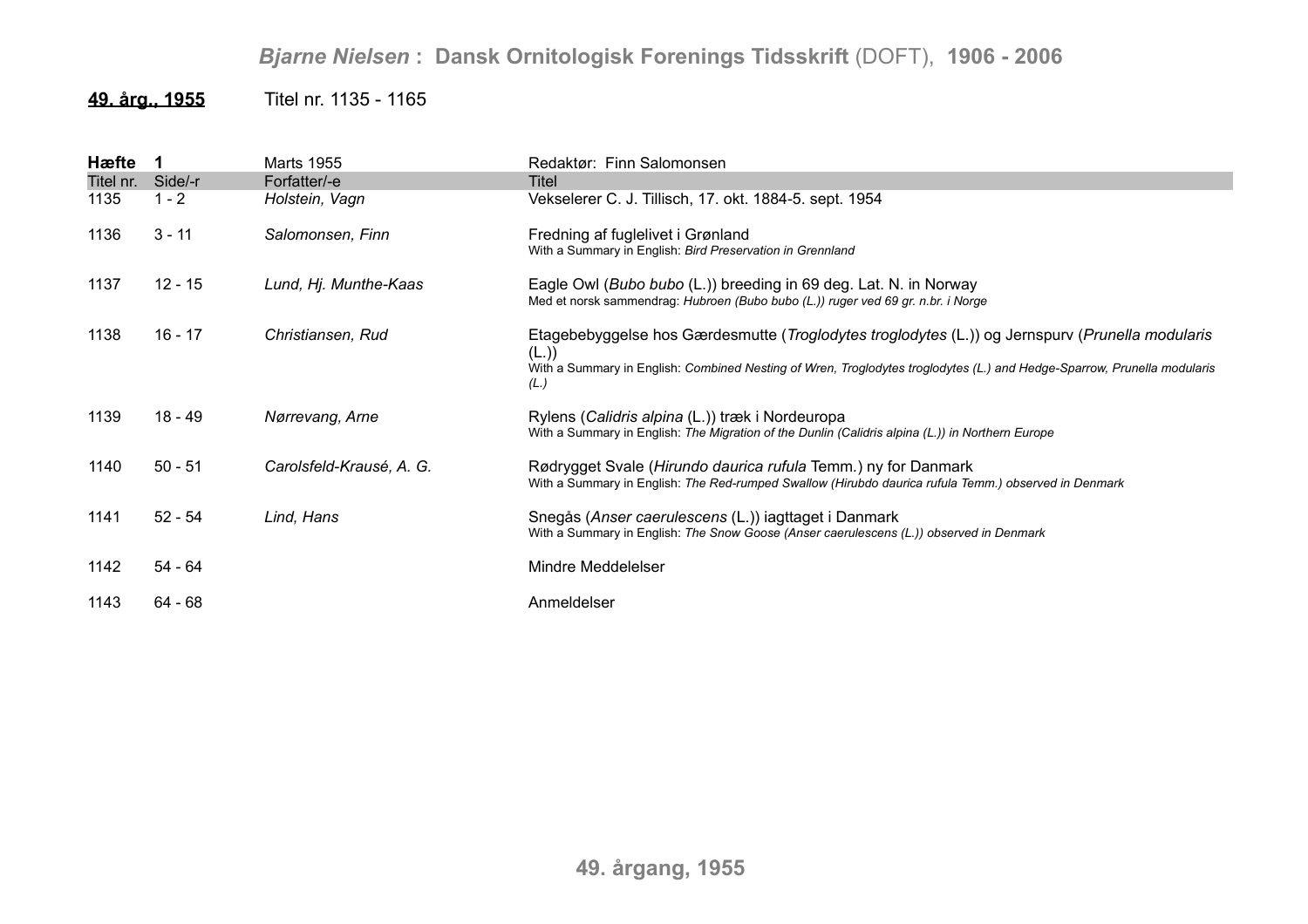## *Bjarne Nielsen* **: Dansk Ornitologisk Forenings Tidsskrift** (DOFT), **1906 - 2006**

| Hæfte             | $\overline{2}$ | Maj 1955                         | Redaktør: Finn Salomonsen                                                                                                                                                                |
|-------------------|----------------|----------------------------------|------------------------------------------------------------------------------------------------------------------------------------------------------------------------------------------|
| Titel nr.         | Side/-r        | Forfatter/-e                     | <b>Titel</b>                                                                                                                                                                             |
| 1144              | IX - XXVI      |                                  | Foreningsmeddelelser                                                                                                                                                                     |
| 1145              | $69 - 75$      | Spärck, R.                       | Naturfredning i Danmark<br>With a Summary in English: The Migration of the Dunlin (Calidris alpina (L.)) in Northern Europe                                                              |
| 1146              | 76 - 113       | Lind, Hans                       | Bidrag til Solsortens (Turdus m. merula L.) biologi<br>With a Summary in English: A Study of the Behaviour of the Blackbird (Turdus m. merula L.)                                        |
| 1147              | 114 - 126      | Johansen, Hans & Anne Bjerring   | Bestanden af Stork (Ciconia ciconia (L.)) i Danmark 1952-1954<br>With a Summary in English: The Population of the Stork (Ciconia ciconia (L.)) in Denmark 1952-1954                      |
| 1148              | 127 - 129      | Thomsen, Ebbe                    | Tre danske iagttagelser af Hvidvinget Måge (Larus glaucoides Meyer)<br>With a Summary in English: Three Danish Observations of the Iceland Gull (Larus glaucoides Meyer)                 |
| 1149              | 130 - 135      | Salomonsen, Finn                 | Fra Zoologisk Museum XVIII. Sjette foreløbige liste over genfundne grønlandske ringfugle<br>With a Summary in English: Sixth Preliminary List of Recoveries of Birds Ringed in Greenland |
| 1150              | 135 - 142      |                                  | Mindre Meddelelser                                                                                                                                                                       |
| 1151              | 142 - 148      |                                  | Anmeldelser                                                                                                                                                                              |
| Hæfte 3           |                | August 1955                      | Redaktør: Finn Salomonsen                                                                                                                                                                |
| Titel nr. Side/-r |                | Forfatter/-e                     | Titel                                                                                                                                                                                    |
| 1152              | 149 - 181      | Jenkins, David & I. C. T. Nisbet | Fugletrækket ved Blåvandshuk, september 1954<br>With a Summary in English: Bird Migration at Blåvandshuk, September 1954                                                                 |
| 1153              | 182 - 185      | Poulsen, Holger                  | Foreningens feltornitologiske arbejde i 1954                                                                                                                                             |
| 1154              | 186 - 191      | Jensen, Leif Lyneborg            | Flere resultater af ringmærkninger af vestjyske fugle<br>With a Summary in English: Additional Recoveries of Birds Ringed in W. Jutland                                                  |
| 1155              | 192 - 195      |                                  | Mindre Meddelelser                                                                                                                                                                       |
| 1156              | 195 - 200      |                                  | Anmeldelser                                                                                                                                                                              |